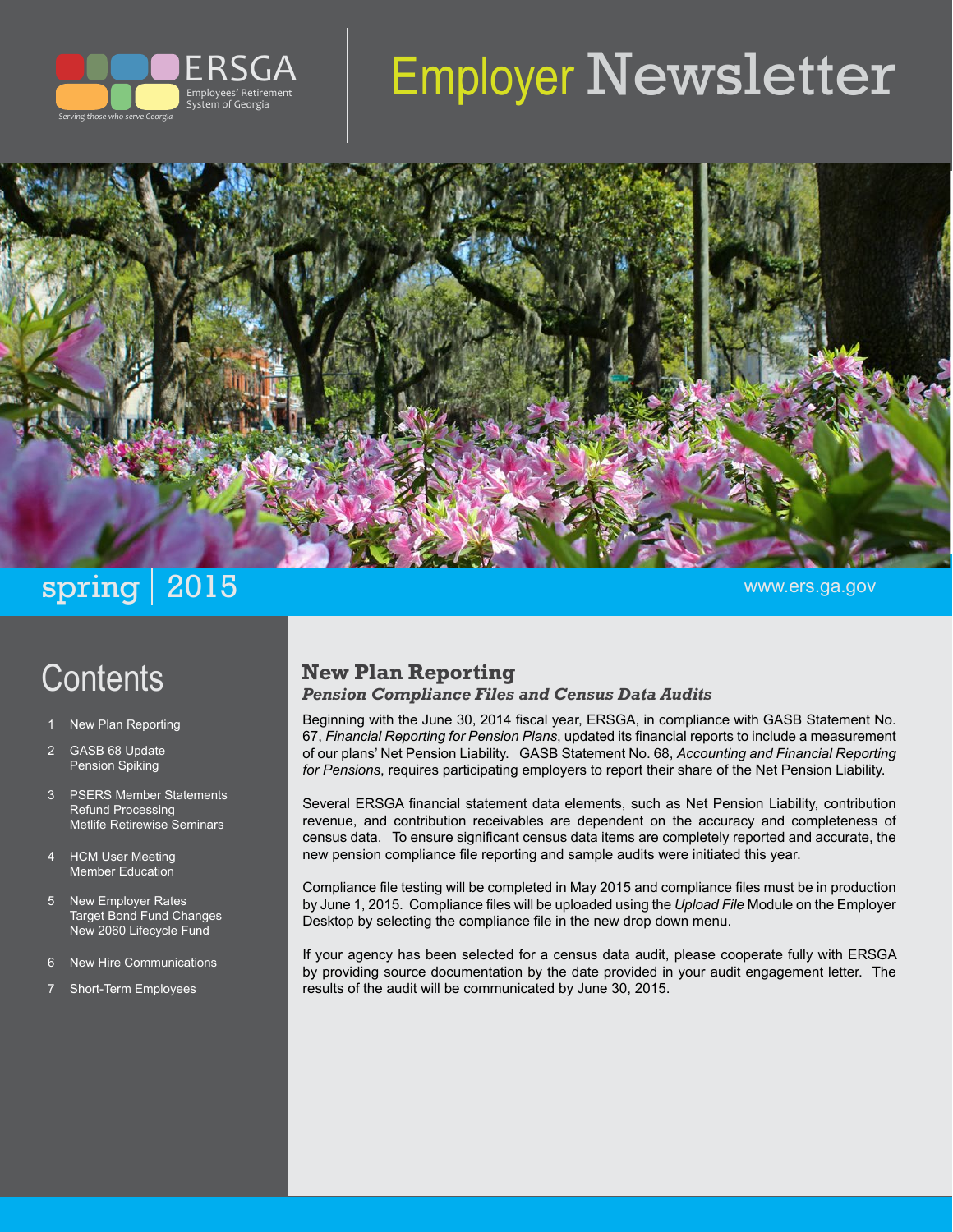#### **GASB Statement No. 68 Update**  *Accounting and Financial Reporting for Pensions*

Employers who prepare and report separate financial statements and do so under GAAP (Generally Accepted Accounting Principles), must comply with GASB Statement No. 68. If you are a state agency or a local or county employer, and GASB Statement No. 68 applies, you will for the first time recognize the proportionate share of the collective pension amounts for all benefits provided though our plans. Per GASB Statement No. 68, these pension amounts include the Net Pension Liability, deferred inflows of resources, deferred outflows of resources, and pension expense.

While GASB Statement No. 68 does not specify which party, plans, or employers are responsible for calculating the pension amounts, the state's GASB Statement No. 68 steering committee recommended that ERSGA provide all the required data to employers. To that end, ERSGA has engaged its actuary to calculate the pension amounts for all plans. We are preparing employer packets with the required disclosures and supplementary information, which will be provided no later than June 30, 2015.

*Note: GASB Statement No. 68 is strictly an accounting and reporting requirement. While the liability associated with*  retirement plan benefits has not previously been reported in your financials, it is not a new liability. It has been reported in *our plan financial statements since the plans began. ERSGA pays down this liability much like a mortgage and will continue to fund the systems with employer contributions, employee contributions, and investment earnings.* 

## **Pension Spiking**

If one of your Employees' Retirement System (ERS) employees receives a salary increase(s) in excess of 5% during the 12 months prior to retirement, you (as the employer) will receive an invoice for the cost of the additional pension resulting from the increase(s) in excess of 5%. (O.C.G.A. § 47-2-34)

Here are some common questions we receive about these invoices:

**Q**: Jane received a large pay increase last July 1 and will be retiring this upcoming July 1. Since she will have been at her current level of pay for a full 12 months, will her pension be considered Pension Spiking?

**A**: Yes! If Jane is retiring on July 1, the 12 months prior to retirement are from the previous July 1 through the current June 30. If Jane received an increase on July 1, it is considered to be within the final 12 months. Some employers have worked with their employees to have them delay their retirement by a month or more in these situations.

**Q**: Fred's salary increase last fall was because of a promotion. We had a position open and he was the best qualified applicant for that position. We didn't "spike" his salary before retirement, so why are we getting an invoice for this?

**A**: While we refer to this cost as Pension Spiking, the legislation applies to anyone who receives a salary increase in excess of 5% during the final 12 months of employment. In many cases, these increases in pay are the result of promotions or market adjustments, not any specific intention to inflate an employee's pension. Regardless, when an employee receives a large pay increase shortly before retiring, the effect is to grant that employee an increased pension for his lifetime. In funding this increase, the retirement system absorbs the cost of the first 5% of the pay increase, and the employer is billed for the balance of the cost.

**Q**: Sarah received an increase on April 1 and is considering retiring at the end of this year. Can we get an estimate of the amount we'll be responsible to pay under the Pension Spiking rules?

**A**: Yes! Contact Susan Anderson with the expected retirement date for an estimate of the pension spiking cost.

If you have any questions, please contact our Chief Operations Officer, Susan Anderson, at [susan.anderson@ers.ga.gov](mailto:), or at (404) 603-5714.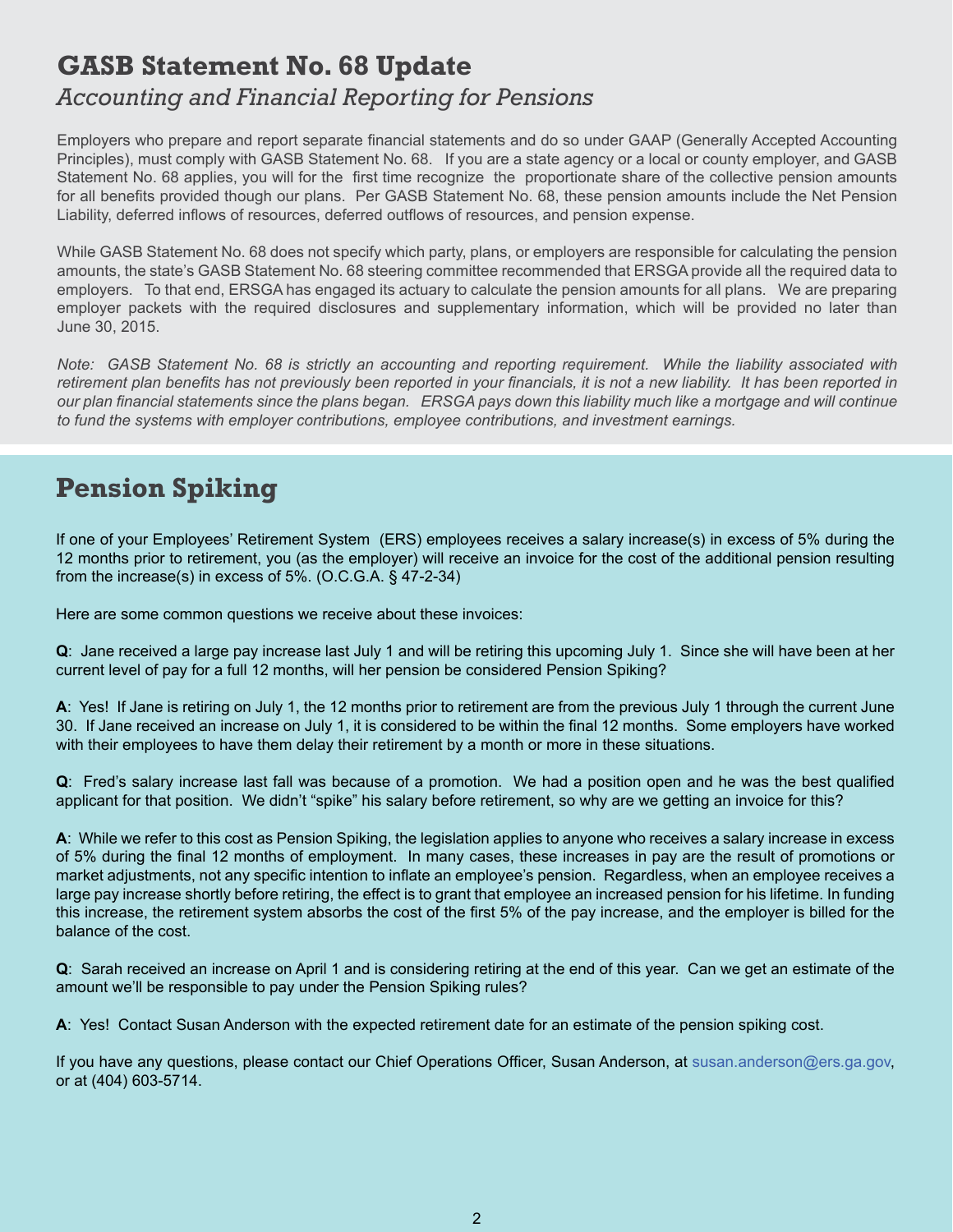#### **PSERS Member Statements**

In April 2015, the Public School Employees Retirement System (PSERS) published statements for all active members. These membership statements are only available on the ERSGA website at [www.ers.ga.gov.](http://www.ers.ga.gov)

#### *PLEASE NOTE: PSERS Members are non-teaching school personnel. Teachers may access their retirement information at [www.trsga.org](http://www.trsga.org). We have updated the flyer with this information.*

Our goal over the next few weeks is to communicate with members through employers to register on the website so that they can access their statements. Currently, there are less than 5% of active PSERS members who have a registered account. We need your help in getting those who have not registered to promptly do so.

Please distribute the **updated** PSERS Member Statement Flyer (click [here\)](http://www.ers.ga.gov/Docs/Formsandpubs/PSERSMemberStatementFlyer.pdf) to PSERS members and post a link to the **updated** flyer to your school's website. Also, please encourage members to register on the ERSGA website.

We appreciate your assistance.

#### **Termination Date Required to Process Refunds**

Terminated members of ERS, PSERS, and GDCP who are not entitled to a vested pension benefit can request their refund online! Currently, 70% of all GDCP refunds are initiated online.

Members can only use the online process once their account status has been updated to Inactive. We update this as soon as we receive the termination date from your agency, either with the monthly contributions file or through Ad Hoc Termination Reporting on your Employer Desktop. For the online refund process to function smoothly, it is important that termination dates be entered in your payroll system or on your Employer Desktop as soon as the employee terminates employment.

Using the online tool for refunds benefits members, employers, and the retirement system. When your employees use the online process, you won't have to complete the Employer Certification on the Refund Application or mail the application to us. Also, members with more than \$200 of taxable interest will be able to make a rollover election when they apply online for their refund, rather than completing separate paperwork and delaying receipt of their refund.

If you are not using the Ad Hoc Termination Reporting tool on your Employer Desktop to enter the termination date, please advise terminating employees that it will take approximately two to six weeks for their account to be updated to an Inactive status, at which time they can go online at [www.ers.ga.gov](http://www.ers.ga.gov) to request a refund. If you enter their termination date using the Ad Hoc Termination Reporting tool, they can go online immediately to request their refund.



**MetLife** 

#### **retirewise®**

In August 2014, ERSGA, in cooperation with MetLife, began offering Retirewise Financial Education Workshops at state employer locations. So far this year, eight agencies have hosted and over 350 employees have attended the Retirewise Workshops. The seminars are presented by MetLife, and cover a range of topics such as: budgeting, financial planning, investment basics, wills, trusts, estate planning, and social security. In addition, the representatives from MetLife and ERSGA cover the state's flexible and retirement benefits. The workshops have been very well-received by employees.

In January, DOAS and ERSGA collaborated on a promotional video as part of DOAS' Fast-Five Video Series entitled *Learn More About Your Retirement Options with the Retirewise Workshop*. The video provides an overview of the workshops and encourages state agencies to schedule Retirewise workshops for their employees. See the video [here.](http://team.georgia.gov/georgia-news/learn-more-about-your-retirement-options-with-retirewise-workshop-series/)

If you are interested in scheduling the workshops for your employees, please contact [Carlton Lenoir](mailto:carlton.lenoir@ers.ga.gov) at ERSGA.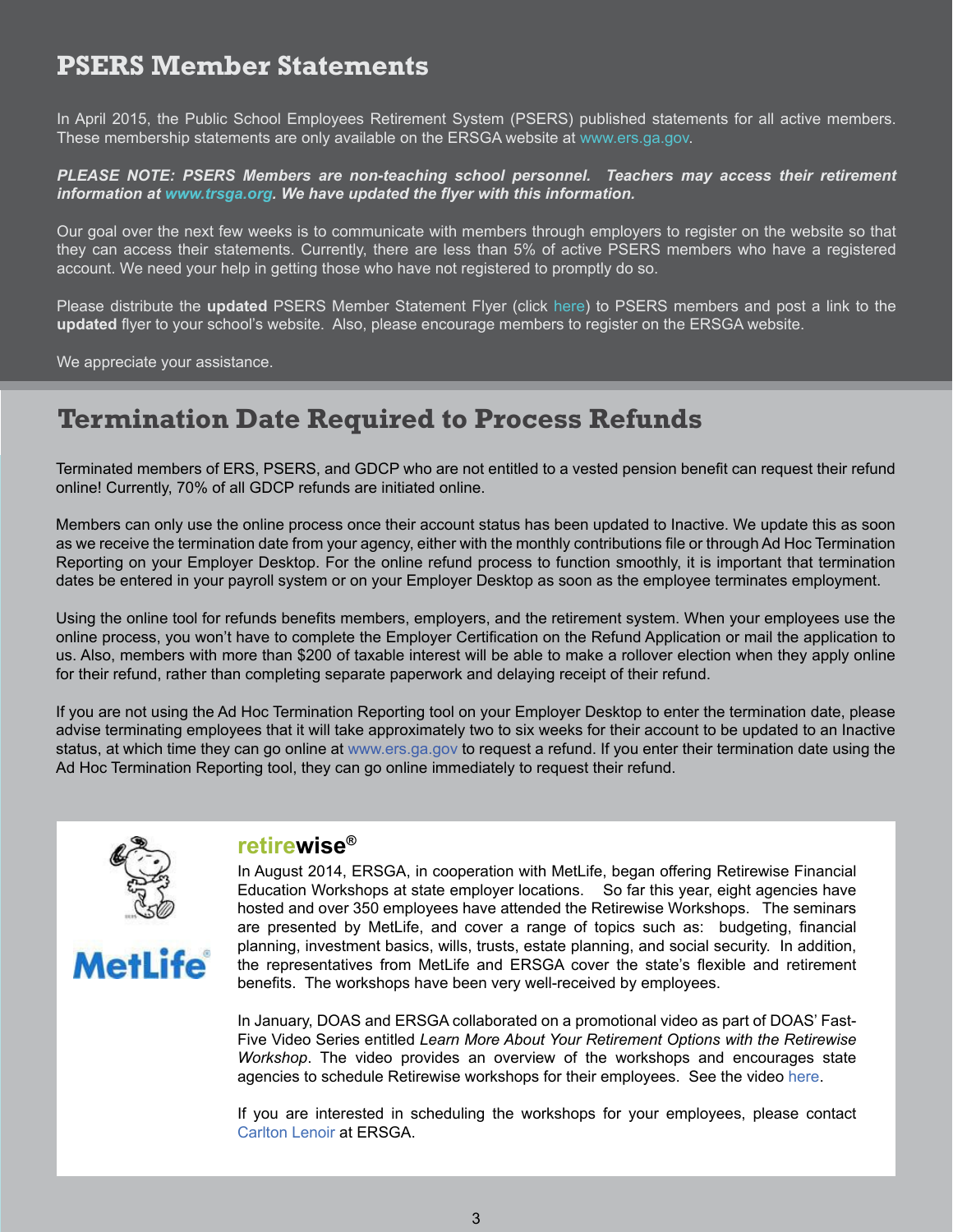#### **Quarterly HCM User Group Meeting – March 17, 2015**

Each quarter, statewide users of PeopleSoft HCM meet as a group to discuss topics relevant to the users. At the most recent HCM User Group Meeting on March 17, 2015, ERSGA made presentations on Rehired Retirees and New Hire Data Flow.

The [Rehired Retiree](http://www.ers.ga.gov/Docs/Formsandpubs/Rehired%20Retiree%20Reporting03182015.pdf) presentation emphasized that with adequate controls and well-planned execution, the rehired retiree practice is a valuable management tool. Other topics covered in the presentation included:

- **▪** Rehired Retiree provisions
- 1,040 hour limits
- **▪** Exceptions to 1,040 hour limits
- **▪** Employer Reporting responsibilities
- **▪** Possible risks to the retirement plan
- Steps to improve controls, policy, and practice

GSEPS is the current retirement plan offered to new members, and now represents over one third of the ERS member population. In light of this, the presentation focused primarily on GSEPS new hires. PeopleSoft users will find the [GSEPS](http://www.ers.ga.gov/Docs/Formsandpubs/HCM%20Presentation_GSEPS%20New%20Hire%20Data%20Flow.pdf)  [New Hire Data Flow](http://www.ers.ga.gov/Docs/Formsandpubs/HCM%20Presentation_GSEPS%20New%20Hire%20Data%20Flow.pdf) presentation very helpful, as it is a guide to the timing and impact of HR transactions and how they flow to GaBreeze and ERSGA. The topics included:

- **▪** Determining plan eligibility and selecting the plan
- **▪** Data Drivers for the Pension Plan and Savings Plan pages
- **GSEPS New Hire Data Flow First Three Days**
- **▪** GSEPS New Hire Data Flow Mid-month
- **▪** GSEPS New Hire Data Flow Month End
- **▪** Employees Rehired within 31 days GSEPS only
- **▪** Employees Rehired after 31 days GSEPS only

#### **PSERS Reminder**

Your last reporting month for this fiscal year is May 2015. Please ensure that no PSERS deductions are made for June, July, or August. If deductions are made in error, they should not be reported and members should be refunded immediately.

#### **Member Education**



Check out the Member Education links on the left-hand navigation menu on [www.ers.ga.gov](http://www.ers.ga.gov).

We created the Member Education section to make it easier for our members to find educational materials on our website, such as handbooks, presentations, and seminars. Please encourage your employees to take advantage of these helpful tools.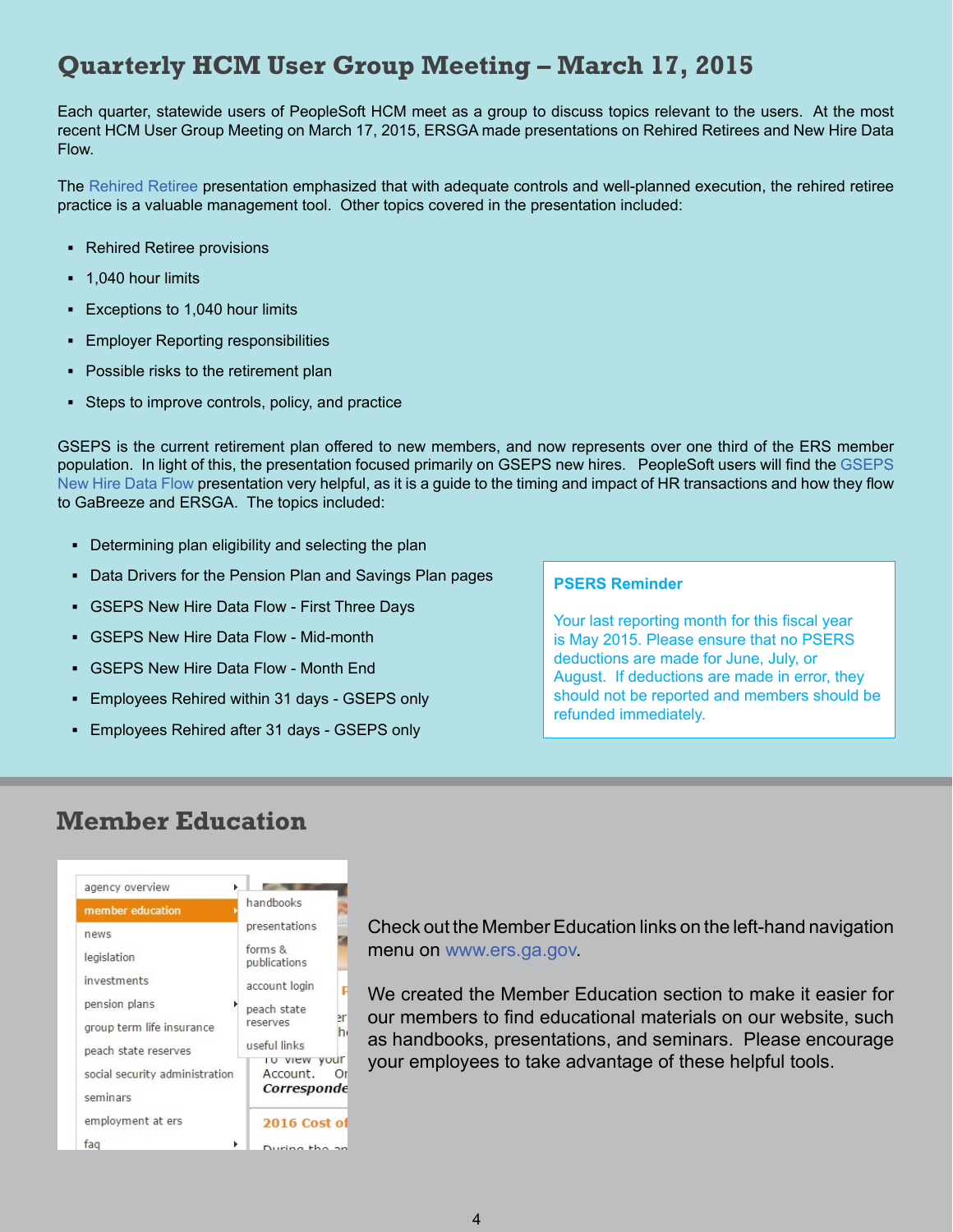### **New Employer Rates Announced**

At the Annual Meeting of the Board of Trustees held on April 16, 2015, the Board approved the Fiscal Year 2017 employer rates recommended by the fund actuary. Both the FY 2016 and 2017 rates have been published on [www.ers.ga.gov](http://www.ers.ga.gov) under Employer Forms and Information. A link to the new rates is provided below:

#### [FY17-Employer Contribution Rates](http://www.ers.ga.gov/Docs/Formsandpubs/EmployerContributionRatesFY17.pdf)

One of the critical factors in assessing the health of a retirement plan is consistency of employers making the actuarially determined employer contribution (ADEC). The State of Georgia has an excellent record of making employer contributions each year. ERSGA and our members appreciate your timely reporting and payments each month.

#### **Target Maturity Bond Fund (TMBF) Changes**

The 2015 TMBF will be eliminated from the Peach State Reserves (PSR) fund line-up at the end of June. PSR will continue to offer TMBFs with maturities of 1 year, 2 years, 3 years, 4 years, and 5 years by adding a 2020 TMBF. Participants with a balance in the 2015 TMBF at the end of June will have money from the 2015 TMBF transferred to the 2020 TMBF. A notice will be sent in June alerting plan participants of the change. For more information about the TMBFs, please download the [document](http://www.ers.ga.gov/docs/formsandpubs/GeorgiaTMBFv4%202015.pdf) from the ERSGA website.

#### **New 2060 Lifecycle Fund**

At the end of June, a 2060 Lifecycle fund will be added to the Peach State Reserves (PSR) fund line-up. The new fund is designed for employees with a targeted retirement date on or after January 1, 2055. Newly eligible Georgia State Employees' Pension and Savings Plan (GSEPS) members automatically enrolled in the PSR 401(k) plan after 6/25/2015 will have funds invested into the appropriate Lifecycle fund based age, using the updated date of birth ranges below:

| <b>Lifecycle Fund Options</b> | Members born            |
|-------------------------------|-------------------------|
| Lifecycle Income Fund         | On or before 12/31/1949 |
| Lifecycle 2020 Fund           | 1/1/1950 - 12/31/1959   |
| Lifecycle 2030 Fund           | 1/1/1960 - 12/31/1969   |
| Lifecycle 2040 Fund           | 1/1/1970 - 12/31/1979   |
| Lifecycle 2050 Fund           | 1/1/1980 - 12/31/1989   |
| Lifecycle 2060 Fund           | On or after 1/1/1990    |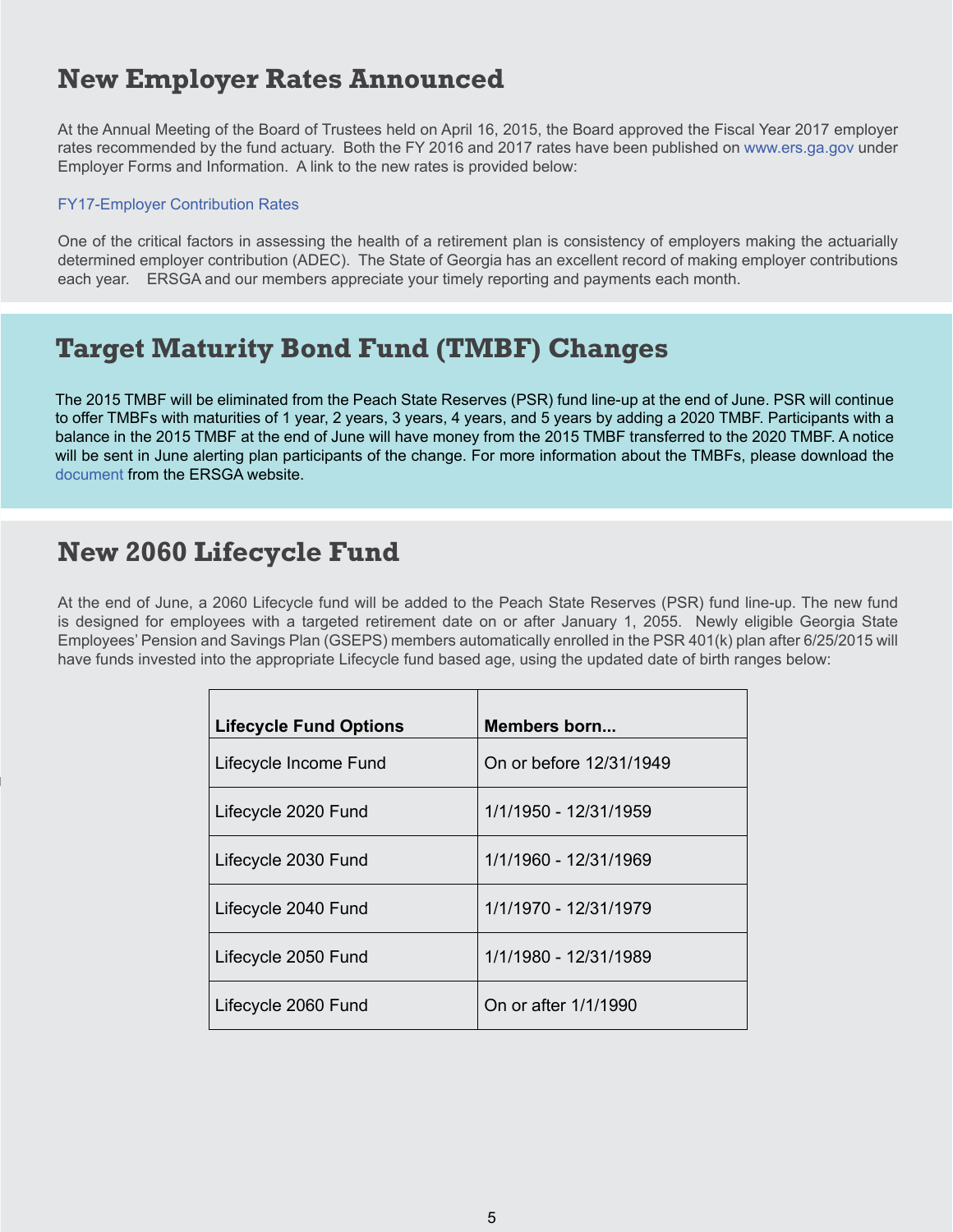## **Updated GSEPS New Hire Communications**  *Effective 4/1/2015*

If you haven't already done so, please download the new versions of the *[GSEPS Enrollment Information Notice](http://www.ers.ga.gov/Docs/Formsandpubs/GSEPS_Enrollment_Information_Notice.pdf)* and *[GSEPS](http://www.ers.ga.gov/Docs/Formsandpubs/GSEPSAutoEnrollmentAcknowledgement.pdf) [Automatic Enrollment Acknowledgement Form](http://www.ers.ga.gov/Docs/Formsandpubs/GSEPSAutoEnrollmentAcknowledgement.pdf)* and include them in New Hire packets for all GSEPS members hired after March 31, 2015.

The updated forms are part of a new communication approach that is being rolled out over the next few months for newly eligible GSEPS members. The new approach:

- **▪** Provides more information about how the GSEPS retirement plan is comprised of both a Defined Benefit Pension Plan and a 401(k) Plan
- Discusses the roles ERS and GaBreeze have in plan administration
- **▪** Outlines the different communications being sent to newly eligible GSEPS members
- **▪** Includes email delivery of the Welcome to GSEPS letter for members with an email address on file with ERS

The table below outlines the communication pieces provided to newly eligible GSEPS members and includes summary of information, delivery method, timing, party responsible for delivery, and targeted live date for each piece.

| <b>Title of</b><br><b>Communication</b><br><b>Piece</b>                     | <b>Information</b><br><b>Included</b>                                                      | <b>Method of</b><br><b>Delivery</b>          | <b>Time of Delivery</b>                                | <b>Party Responsible</b><br>for Delivery | <b>Live Date of new</b><br><b>Version</b> |
|-----------------------------------------------------------------------------|--------------------------------------------------------------------------------------------|----------------------------------------------|--------------------------------------------------------|------------------------------------------|-------------------------------------------|
| <b>GSEPS Enrollment</b><br><b>Information Notice</b>                        | General plan<br>information,<br>Registration steps for<br>GaBreeze,<br><b>Action items</b> | New hire<br>packet                           | Time of hire                                           | Hiring Agency's HR                       | 4/1/2015                                  |
| <b>GSEPS Automatic</b><br>Enrollment<br>Acknowledgement<br><b>Form</b>      | Member<br>acknowledgement of<br>enrollment                                                 | New Hire<br>packet                           | Time of hire                                           | <b>Hiring Agency's HR</b>                | 4/1/2015                                  |
| <b>Peach State Reserves</b><br><b>Automatic Enrollment</b><br><b>Notice</b> | Specific 401(k) plan<br>information                                                        | USPS to home<br>address                      | Within first week of<br>submission of new<br>hire data | GaBreeze                                 | 4/9/2015                                  |
| <b>GSEPS Welcome</b><br>Letter                                              | <b>ERSGA</b> account<br>registration<br>information                                        | USPS to home<br>address                      | Month following<br>date of hire                        | <b>ERS</b>                               | 5/1/2015                                  |
| <b>GSEPS Welcome</b><br>Email                                               | <b>ERSGA</b> account<br>registration<br>information                                        | Email to<br>address on file<br>with GaBreeze | Month following<br>date of hire                        | <b>ERS</b>                               | 5/1/2015                                  |

If you have any questions, please contact Richard Crippen at 404-603-5694 or [richard.crippen@ers.ga.gov.](mailto:richard.crippen@ers.ga.gov)